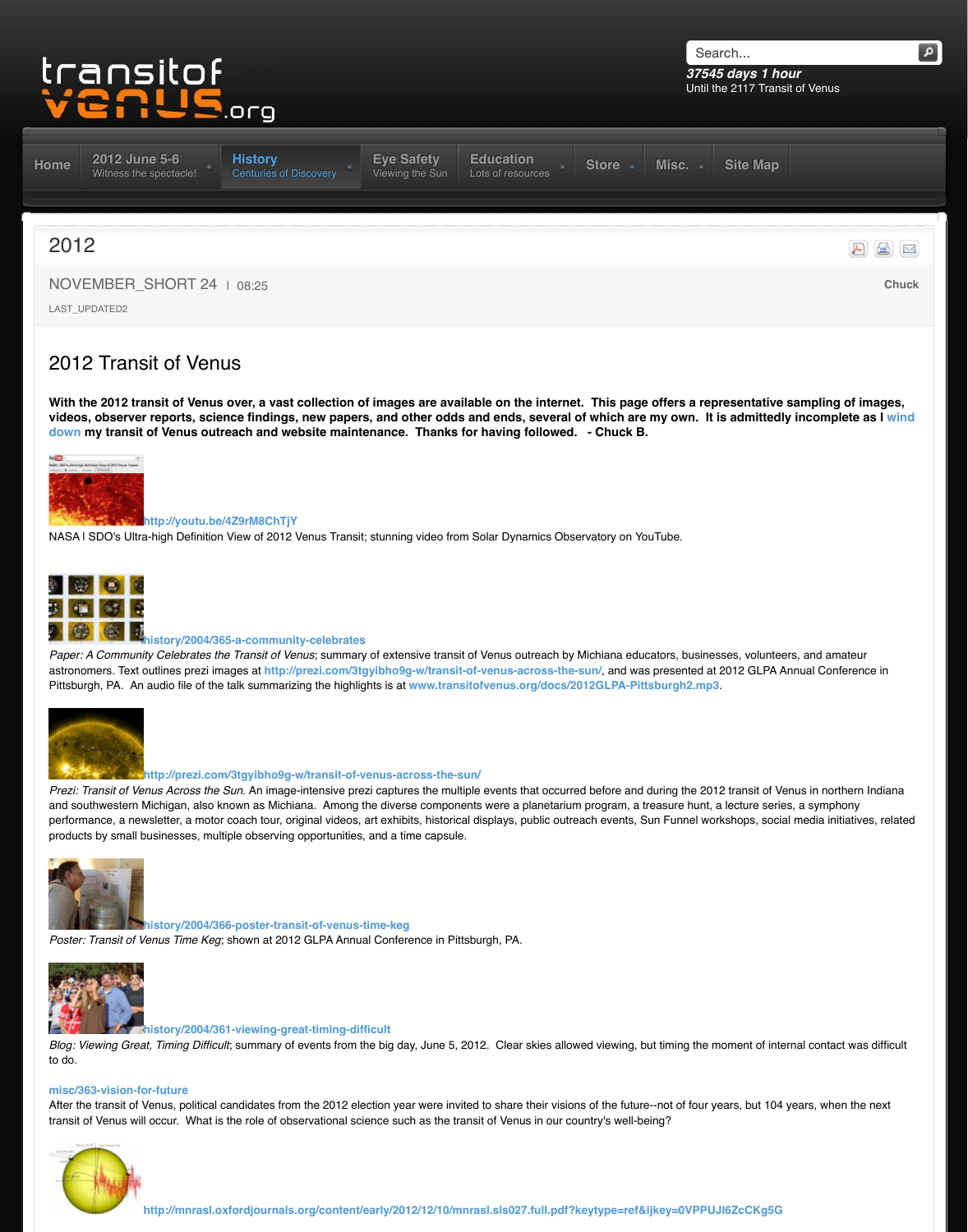

### **http://www.astrode.de/nordkap/venustr2012.htm**

Venustransit 2012, Parallaxenmessung mit Hilfe der Sonnengranulation; Measuring the astronomical unit Australia.

### **[http://munin.uit.no/bitstream/h](http://arxiv.org/abs/1210.8451)andle/10037/4178/thesis.pdf?sequence=2**

*Maximilianus Hell (1720-1792) and the Eighteenth-Century Transits of Venus. A Study of Jesuit Science in* University of Tromsø, 2012. New thesis about Father Hell and transits of Venus.

# **http://sites.williams.edu/transitofvenus2012/files/2012/07/2012JAHH\_\_\_15\_\_\_\_3P.pdf**

Lomonosov, the Discovery of Venus's Atmosphere, and Eighteenth Century Transits of Venus, by Jay M. F [whom the discover](http://www.transitofvenus.org/history/2004/367-2012)y of Venus' atmosphere has been historically attributed, had a "preconceived bias for b several other observers "should receive credit for first detecting the aureole due to refraction of sunlight by Astronomical History and Heritage, 15(1), 3-14 (2012).

### **http://arxiv.org/a[bs/1210.0873](http://sites.williams.edu/transitofvenus2012/glenn-schneiders-images/)**

The Hetu'u Global Network: Measuring the Distance to the Sun Using the June 5th/6th Transit of Venus, b [Rodriguez writes, "Team Hetu'u presents the result of our outreach collaboration to bri](http://www.aeonmagazine.com/nature-and-cosmos/dava-sobel-transit-of-venus/)ng together students the distance to the Sun. Our best estimate of the distance: 152+/-30 million km; not very precise, but the g

http://www.newscientist.com/article/dn22276-sizing-up-a-new-measuring-ruler-for-the-solar-systen At its 2012 meeting in Beijing, the IAU redefined the Astronomical Unit to 149,597,870,700 metres. The pr [changing, so new v](http://www.transitofvenus.org/history/2004/367-2012)alue locks in distance.



#### **http://rasc.ca/transit-2012-results**

Results from the Royal Astronomical Society of Canada, which notes, "Maritime Canada was plagued by o [observe the transit.](http://www.transitofvenus.org/history/2004/367-2012)"



**http://www.gva-hamburg.de/Sternkieker\_Sonderheft\_Venustransit.pdf**

[Sternkieker magazine special edition offers 46 pages of images from 2012 tra](http://munin.uit.no/bitstream/handle/10037/4178/thesis.pdf?sequence=2)nsit of Venus.

#### **http://youtu.be/lHz6OCj0Dtk**

A documentary by Nebeto, dedicated to the Transit of Venus 2012; clouds challenge observers.



**http://www.sussenbach.eu/Venus%20Transit%20Expedition5.pdf**

[Observer John Sussenbach rep](http://arxiv.org/abs/1210.0873)orts on his personal expedition to Turkey.

## **http://www.facebook.com/groups/108400462513165/**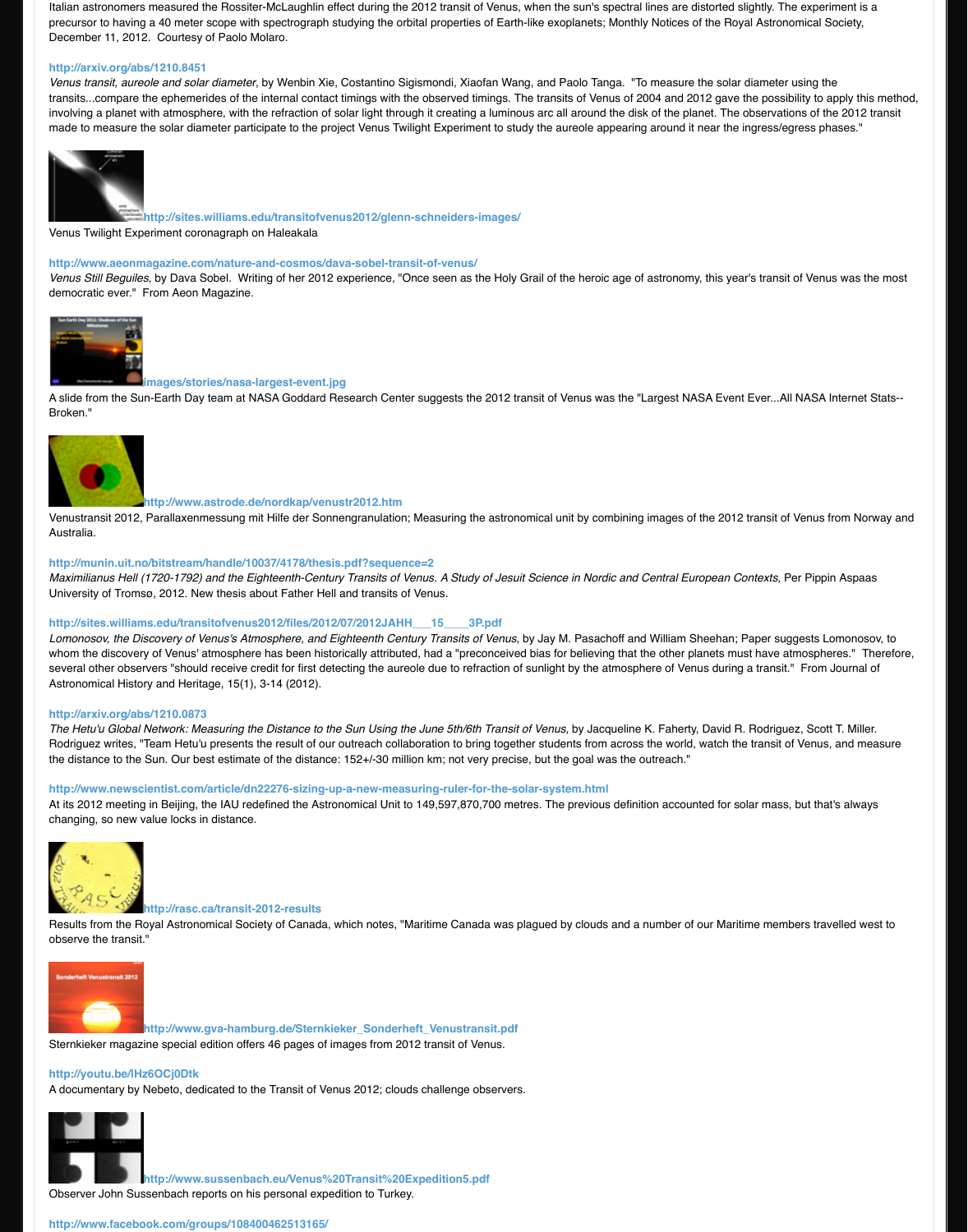The Transit of Venus Time Keg is a time capsule containing artifacts and personal reflections from the 201 phenomenon in the 21st century and to inspire observers in 100 years when the 2117 and 2125 transits of

**Read more: Poster: Transit of Venus Time Keg**

# Community Celebrates

# OCTOBER SHORT 29 | 09:19

LAST\_UPDATED2



Reprinted with permission from **Proceedings of the Great Lakes Planetarium Association 48th Annual Conference** Dale Smith, Editor

# Abstract**:**

Astronomy educators and enthusiasts near the Michigan-Indiana border embraced the 2012 Trans components were a planetarium program, a treasure hunt, a lecture series, a symphony performa exhibits, historical displays, public outreach events, Sun Funnel workshops, social media initiative opportunities, and a time capsule. This talk parallels the interactive prezi *Transit of Venus Across* **across-the-sun/**.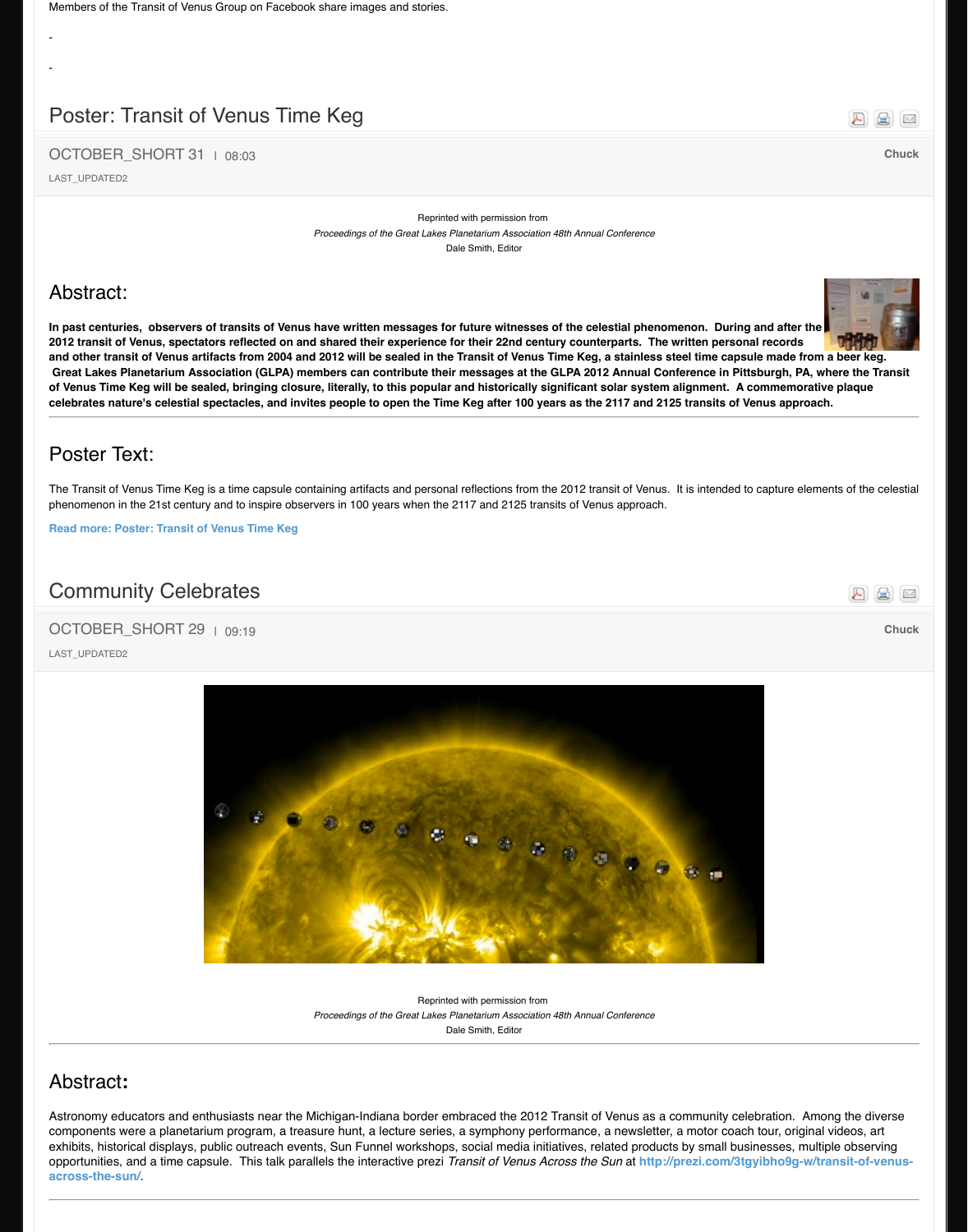### **Talks, Papers & Workshops**

Prior to June 2012, I presented papers and posters at the National Science Teacher's Association (NSTA) Association (GLPA) in Urbana, IL; the Astronomical Society of the Pacific (ASP) in Baltimore, MD; the American A STEM Forum IV in South Bend, Indiana . Additional talks were at astronomy clubs, Rotary Clubs, and pul sample is at **http://youtu.be/4bufgnyXw7c**. Publications included *Planetarian, Journal of the Internation Astronomer*; and regular newsletters for the PHM Digital Vid[eo Theater.](http://www.transitofvenus.org/docs/2012GLPA-Pittsburgh2.mp3)

# **Stump Speech**

After the 1639 transit of Venus, Jeremiah Horrocks complained about two things. First, he didn't have end he had to compete with sports. Of his friends, Horrocks wrote, "Most of them care little for trifles of this kin

Today science educators are still competing with the equivalent of hawks and hounds. If we as a nation wath and science math and science in action. Embrace it with the same zeal as sports and other popular culture. The trans

## **Outreach**

The Michiana community stepped up to prepare students and the public alike for the transit of Venus. Ver parks. Activities occurred at Science Alive, a family event at the main library in South Bend; Prairie Vista I school; AstroFest, a school district event that was duplicated at South Bend Union Station; AstroCamp, a

To broaden our reach into the community and to involve individual business, the Riverbend Community Math Center TROVE Adventure. About two dozen small businesses and institutions each exhibited a historical artifact up ten Keywords from among the sites received free solar shades as a reward.

## **Read more: Community Celebrates**

# Closure for Transit of Venus

# OCTOBER\_SHORT 29 | 09:00

LAST\_UPDATED2



With the sealing of the Transit of Venus Time Keg, the bulk of my public outreach for [Members of the Great La](http://youtu.be/4bufgnyXw7c)kes Planetarium Association (GLPA) added the final message the cover and side plug into place. The hospitality suite at the GLPA 2012 Annual Conf long but enjoyable effort.

Earlier in the conference I presented my **concluding paper and prezi**, *A Commmunity Celebrates the Transition* sense of how one community embraced the opportunity to promote math and science. An audio recording

This transitofvenus.org website still needs material on the aftermath of June 5, including images of the 2012 add valuable content here in the future, but at a leisurely pace.

In the interim, I will be casually building the website **www.nightwise.org**, a portal to my other interests an